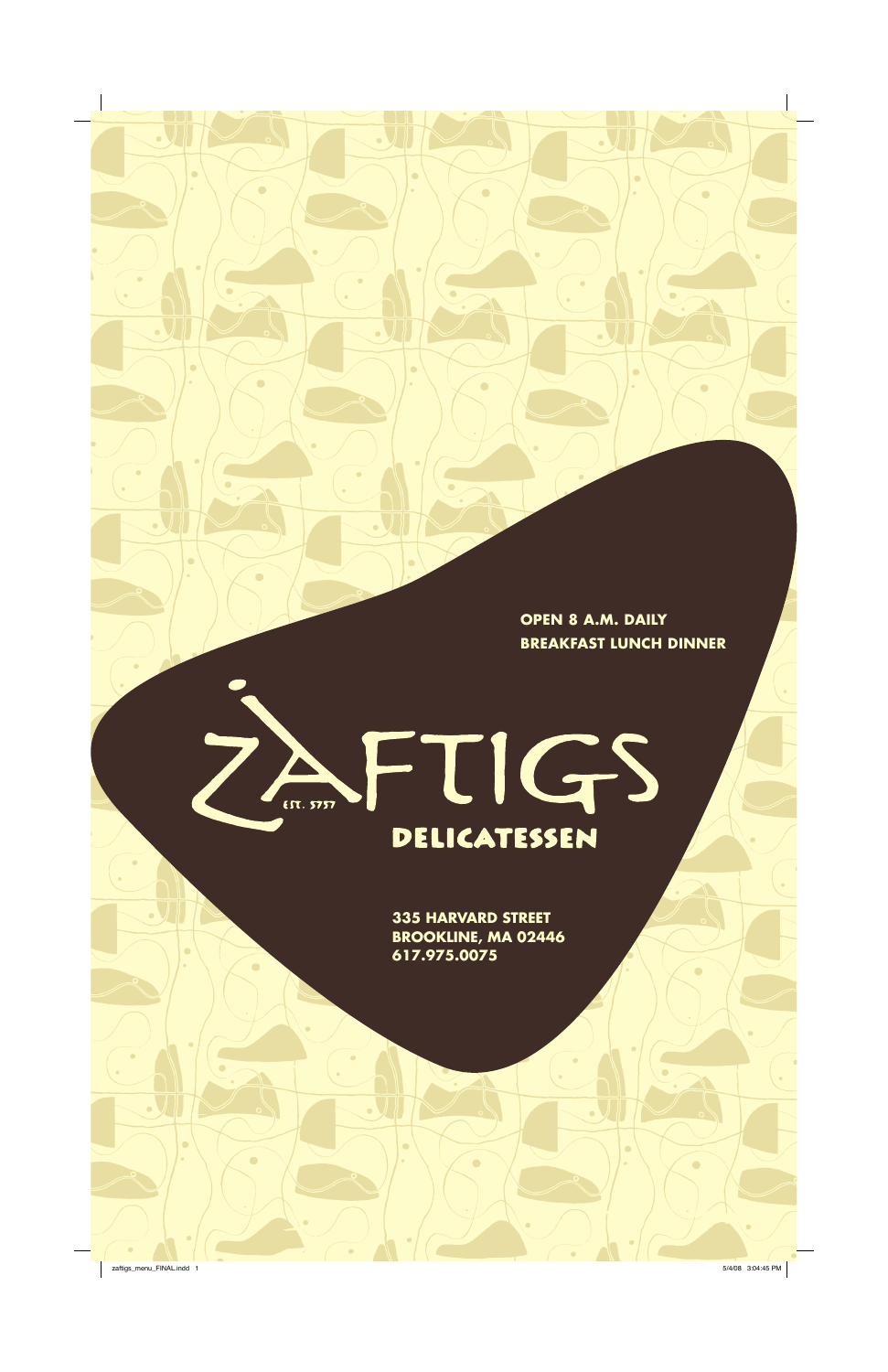### **House made Dressings**

*Vinaigrettes: Balsamic, Bleu Cheese, Lemon, Peanut-Soy, Warm Bacon, Oil & Vinegar, Raspberry Balsamic Creamy: Caesar, Cajun-Molasses, Russian*

*Add grilled chicken to any salad \$2.95*

**Zaftig Salad \$6.50 Mixed field greens, feta, raisins, toasted pine nuts, balsamic dressing**

**Holly's Heavenly Salad \$7.75**

**Baby spinach, sun-dried cranberries, candied walnuts, red onion, goat cheese, raspberry balsamic vinaigrette**

**Iceberg Wedge \$8.25 Thick sliced tomato, Bermuda onion, cucumber, smoked bacon, bleu cheese vinaigrette**

**Baby Spinach Salad \$6.50 Beets, bacon, boiled egg, bagel croutons, warm bacon dressing**

**Mixed Green Salad \$6.25 Mixed field greens, tomato, cucumber, red peppers, carrots, red onion, croutons, lemon vinaigrette**

**Caesar Salad \$7.95 Romaine, Parmesan dressing, asiago chips, bagel croutons** *Add grilled chicken* **\$10.95**

**Grilled Chicken Salad \$11.95 Mixed field greens, beets, bleu cheese, walnuts, green apples, red peppers, cajun-molasses dressing**

**Niçoise Salad \$12.95 Mixed field greens, green beans, potatoes, solid white tuna, artichoke hearts, hearts of palm, olives, boiled egg, scallions, lemon vinaigrette**

**Salmon & Roasted Corn \$11.95 Mixed field greens, tomatoes, cucumbers, scallions, black beans, lemon vinaigrette**

**Garden Salad \$9.95 Mixed field greens, seasonal vegetables, lemon vinaigrette** *Add tuna, \*whitefish or chicken salad* **\$11.95**

**peanut Noodle Salad \$11.50 Grilled chicken, vegetables, scallions, peanuts, mixed field greens, peanut-soy dressing**

**Cobb Salad \$12.95 Turkey, bacon, boiled egg, tomato, avocado, sprouts, bleu cheese, lemon vinaigrette on mixed field greens**

**Israeli Couscous Salad \$10.50 Grilled chicken, mixed field greens, sun-dried cranberries, fennel, radicchio, walnuts, orange-mint vinaigrette**

*By the Cup, Pint, or Quart* **Chicken Soup \$3.50 / \$4.50 / \$7.95 Egg noodles with matzo ball Borscht (hot or cold) \$3.50 / \$4.50 / \$7.95 With sour cream, boiled potatoes, scallions and chopped pickles Beef Barley & Mushroom \$3.50 / \$4.50 / \$7.95**

**Soup Special of the Day \$3.50 / \$4.50 / \$7.95**

**Zaftig Chili \$3.95 / \$5.95 / \$8.95 Topped with cheddar cheese and onions**

# SOUPS

*Smoked fish plates served with a toasted bagel, cream cheese, lettuce, tomato, cucumber, capers and onion.* 

FISH PLATES

*Light cream cheese and chive cream cheese available upon request.* 

*Bagel selections: plain, salt, onion, poppy, sesame, whole wheat, marble, egg, cinnamon raisin, and the works*

### \***Nova \$14.95** \***Whitefish Salad \$13.95** \***Whitefish Filet \$11.95 Cold Baked Salmon \$11.95** \***Combo Plate \$14.95** *Choice of three*

*All sandwiches served with a half sour pickle and choice of potato salad, cole slaw, or French fries. Lettuce, tomato, and onion available upon request.* 

*Bread selections: Cissel, marble rye, pumpernickel, challah, bulkie roll, whole wheat, sourdough, onion roll, plain wrap, whole wheat wrap*

**Hot Corned Beef \$12.50** \***Smoked Chicken Breast Tuna Salad \$9.95**

**\$11.95 Cold Corned Beef \$12.50 Beef Salami \$10.95 Hot Beef Brisket \$12.50 Hard Salami \$11.50 Roast Turkey Breast \$11.50**  \***Smokehouse Ham \$10.95** \***Smoked Turkey Breast \$11.95 Chopped Liver \$10.95**

**Hot Pastrami \$12.50** 

**Romanian Pastrami \$12.50 Egg Salad \$7.95 Roast Beef \$10.95 Chicken Salad \$9.95 Hot Beef Tongue \$12.95**  \***Smoked Whitefish Salad \$12.95 B.L.T. \$7.95 Zaftig Club \$11.50 Choice of turkey, roast beef, ham, grilled chicken**



# STARTERS SALADS

**Potato Pancakes \$8.50 With house made applesauce and sour cream**

**Knishes \$4.95 Choice of two: meat, potato or broccoli & cheddar**

**Knish Combo \$7.50 One each of the above**

**BBQ Brisket Quesadilla \$7.50 With melted muenster and a cole slaw garnish**

**Hummus Plate \$6.50 With bagel chips, olives, cucumbers, and red onion**

**Chopped Liver \$7.50 With olives, red pepper, egg and toasted bagel chips**

**Cheese Blintzes \$6.95 With sour cream and berries**

**Gefilte Fish \$7.50 With beet horseradish and carrots**

**Thick Cut Onion Rings \$6.50 With cajun catsup**

**Stuffed Cabbages \$6.95 With cranberry-tomato sauce**

**Grilled Salmon Cakes \$7.95 With mustard-dill sauce**

\***Smoked Salmon Quesadilla \$7.50 With muenster, scallions, red onion, salsa**

**sweet Noodle Kugel \$4.95 With cinnamon & nutmeg**

**Zaftig Combo \$10.95 Includes cheese blintz, potato pancake, potato knish, and noodle kugel**

**Cheddar Cheese Fries \$4.95 Topped with house made turkey gravy**

zaftigs\_menu\_FINAL.indd 2 5/4/08 3:04:46 PM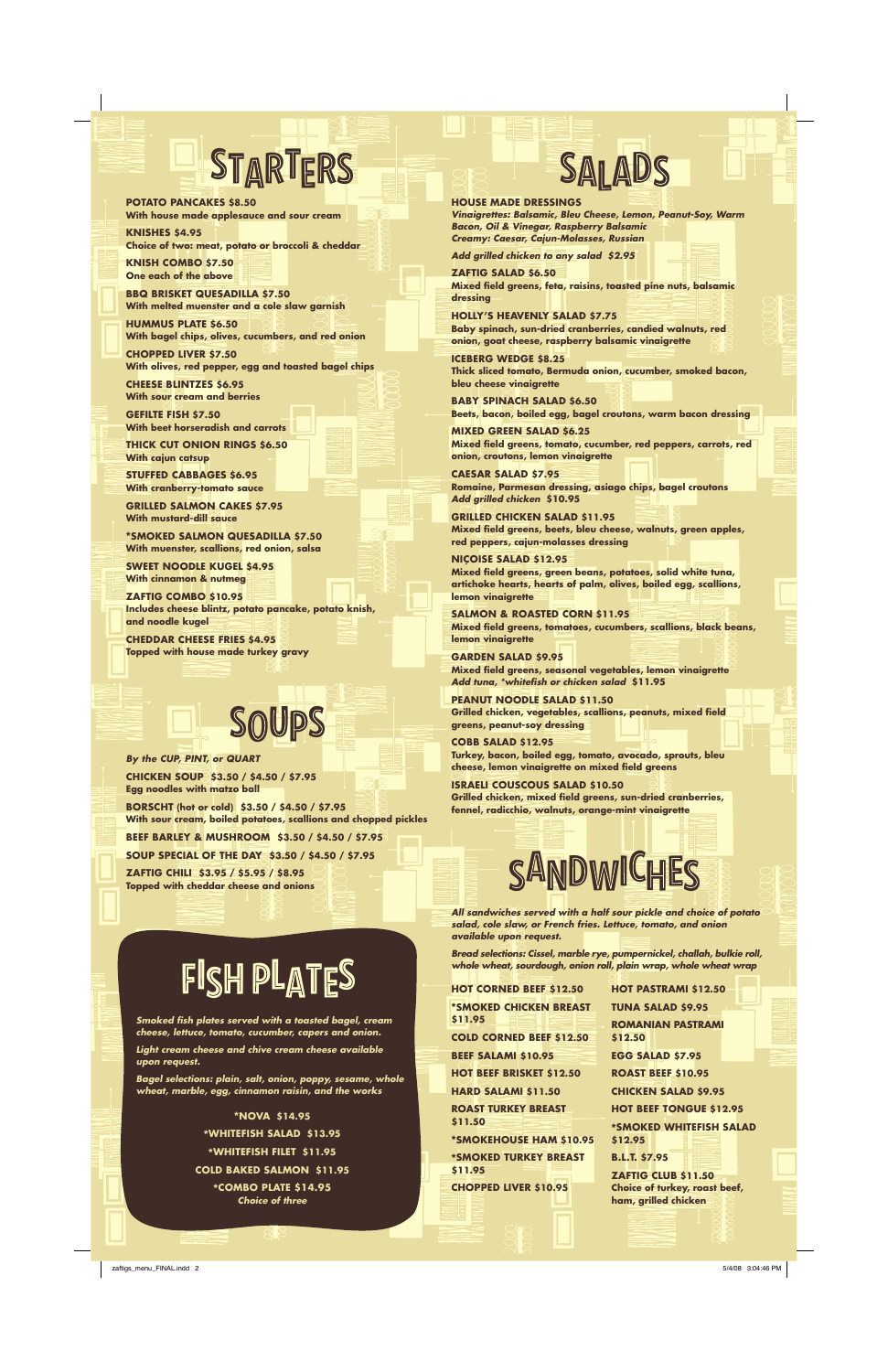## ZAFTIG COMBINATIONS

**Reuben \$12.50**

**Grilled pumpernickel, corned beef, Swiss, sauerkraut, Russian dressing**

\***Rachel \$12.50 Grilled pumpernickel, smoked turkey, Swiss, sauerkraut, Russian dressing**

**Tuna Melt \$11.50 Grilled wheat, alfalfa sprouts, tomato, muenster, cucumber**

**Grilled Pastrami & Swiss \$12.50 On cissel with Zaftig mustard** 

**The Lupo \$13.50 Hot brisket layered between two potato pancakes, vegetable gravy and horseradish**

**Jack & Marion's \$12.50 Hot corned beef, beef tongue, pastrami, Zaftig mustard on cissel**

**Meatloaf Melt \$12.50 Sliced tomato, melted cheddar, on a bulkie roll served with cajun catsup**

**The Essex \$11.50 Roast turkey, cole slaw, Russian dressing on cissel**

**The 2nd Avenue \$13.50 Roast beef, turkey, lettuce, tomato, onion, Russian dressing on marble rye**

\***The G&G \$14.50 Nova, cream cheese, capers, lettuce, tomato, onion on a sesame bagel**

**Raphel \$12.50 Roast turkey, mashed potato, stuffing, cranberry and apricot chutney on toasted challah with gravy**

**Hot Roast Beef \$11.95 Roast beef with mushroom gravy and mashed potato on toasted challah**

**BBQ Brisket \$11.95 Topped with cole slaw served on an onion roll**

\***The Jax \$11.95 Smoked chicken breast with provolone, pesto, roasted tomatoes on toasted sourdough**

**The New Yorker \$16.95 12 ounces of hot pastrami & corned beef, Swiss cheese and Russian dressing on cissel served with half sour pickles, full sour pickles & sour tomato**

**Nanny Fanny \$12.95 Corned beef with cole slaw, house made Russian dressing and Swiss cheese on marble rye**

**Turkey Wrap \$11.50 Roasted turkey, avocado, sprouts, lettuce, tomato, cranberry and apricot chutney**

## GRILL & FRY

#### **Cobb Wrap \$11.50**

**Turkey, bacon, tomato, bleu cheese, egg, avocado, sprouts and greens**

#### **Roasted Vegetable Wrap \$10.95**

**Portobello, roasted red and yellow peppers, caramelized onions, fire roasted tomatoes, creamy asiago spread**

#### **The Danny O \$11.95**

**Smoked chicken breast, hummus, watercress, tomato on a whole wheat wrap**

#### **The Hummus Wrap \$10.95**

**Lettuce, tomato, cucumbers, sprouts, onions on a whole wheat wrap**

**Grilled Chicken Caesar Wrap \$11.50 With asiago cheese and bagel croutons**

*The following are served on a bulkie roll with vine-ripe tomato, lettuce, Bermuda onion and pickle*

*Add your favorite toppings 95¢ each Smoked bacon, sautéed mushrooms, roasted peppers, caramelized onions, chili, sauerkraut, basil pesto, provolone, American, cheddar, Swiss, muenster, bleu cheese and salsa*

\***Bacon Cheese Burger \$13.95 With smoked maple bacon, American cheese**

\***Beef Sirloin Burger \$12.50**

**Salmon Burger \$13.50 With mustard-dill sauce and old bay seasoning**

**Turkey Burger \$12.50 With cranberry and apricot chutney**

**Grilled BBQ Chicken Breast \$11.95 With bbq sauce, muenster, bacon on a toasted onion roll**

**Grilled Lemon Chicken Breast \$10.50 With garlic aioli**

**Portobello Burger \$13.50 Grilled portobellos layered with caramelized onions, fire roasted tomatoes, provolone served with basil pesto**

**Veggie Burger \$12.50 Two grilled patties served with house made salsa** 

**Grilled Cheese \$7.95 Thick cut challah with cheddar and Swiss**  *Add ham or bacon* **\$2.95**

**Filet of Haddock Beer battered fish served on a bulkie roll with French fries, cole slaw and tartar sauce \$11.95**

**All Beef Hot Dogs Grilled or steamed, served on hot dog buns with choice of baked beans or French fries \$9.50**

**Creamy Macaroni and cheese \$11.95 Creamy sharp yellow cheddar, panko flake crust**

**Brisket of Beef \$15.95 Slow cooked in natural juices served with vegetable gravy and choice of potato or rice**

\***Marinated Steak Tips \$15.95 Grilled to order with vegetable and choice of potato or rice**

**Turkey Pot Pie \$12.95 Turkey breast with garden vegetables in a rich sauce topped with puff pastry**

**Roasted Half Chicken \$13.95 Fresh herb roasted chicken, vegetable with choice of potato or rice**

**Roasted Turkey \$14.95** 

**Slow roasted, cranberry and apricot chutney, giblet gravy, stuffing, vegetable, choice of potato or rice**

#### **Grilled Salmon Filet \$15.95 Fresh salmon filet grilled with caramelized fennel served with**

**vegetable and choice of potato or rice**

#### **Fish & Chips \$13.95**

**Beer battered fish with French fries, cole slaw, tartar sauce, malt vinegar**

#### **Baked Meatloaf \$13.95**

**Roasted with fresh herbs, topped with white mushroom gravy, vegetable with choice of potato or rice**

#### **Stuffed Cabbages \$12.95**

**Stuffed with sirloin beef & rice topped with a cranberry-tomato sauce, served with challah**



zaftigs\_menu\_FINAL.indd 3 5/4/08 3:04:46 PM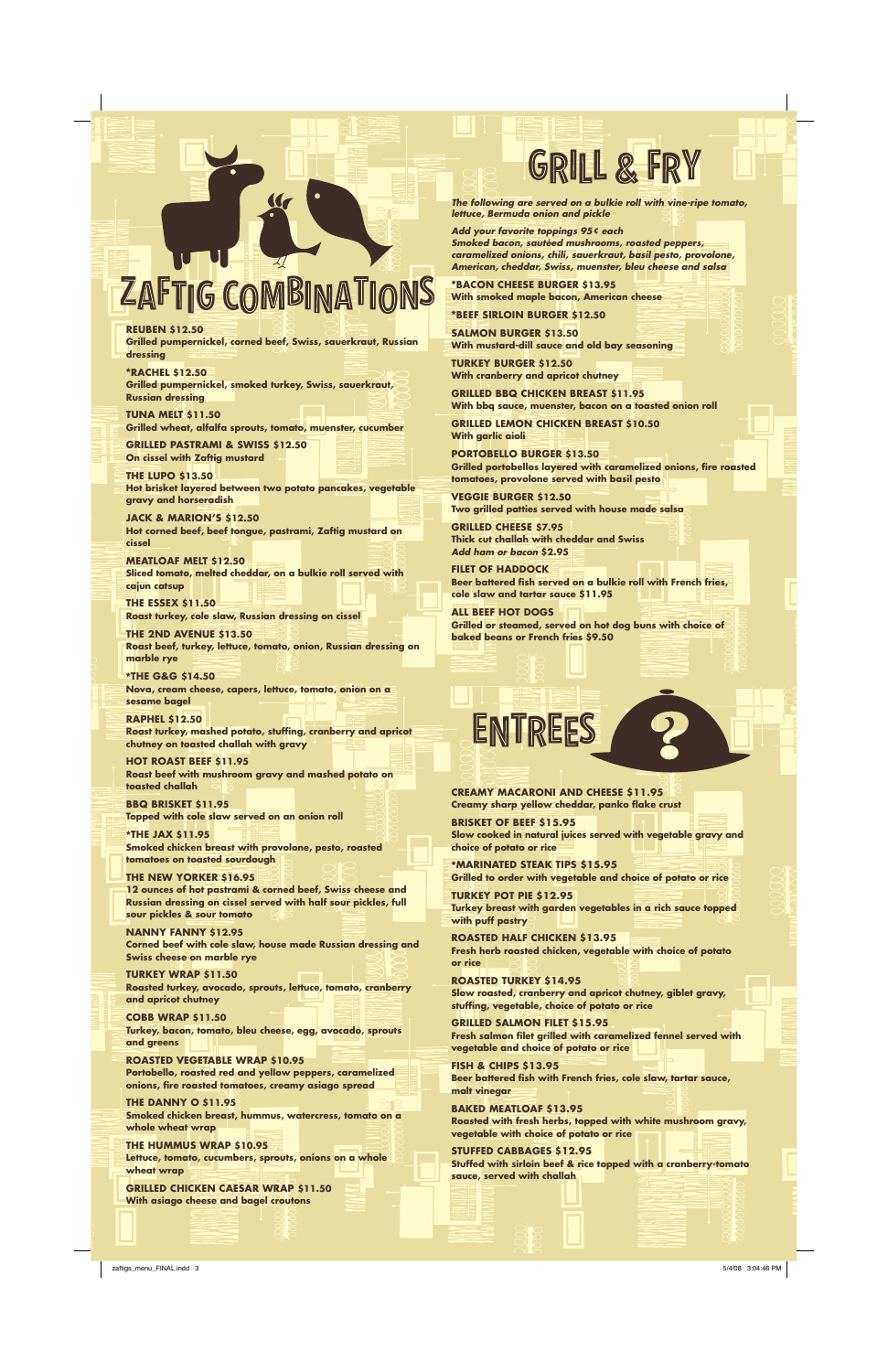## RISE AND SHINE

**Potato Pancakes \$8.50 With house made applesauce and sour cream**

**Cold Cereal \$3.95 Cheerios, Corn Flakes, granola, or Coco Puffs** *Add bananas or strawberries* **\$4.95**

**Vanilla Non-Fat Yogurt \$6.50 Served with strawberries, blueberries and granola**

**Hot Oatmeal \$5.50 Topped with golden raisins and brown sugar**

**Fresh Seasonal Fruit Plate \$7.95**

**Fresh Fruit & Cottage Cheese \$6.95 Banana Nut Bread \$4.95 Grilled with date butter Cinnamon Walnut Coffee Cake \$4.95**

**chocolate French Toast \$9.95 Chef Lisa's chocolate brioche, battered and grilled, raspberry sauce**

**Banana stuffed French Toast \$9.95 In a bourbon-vanilla batter with date butter and berries**

**Challah French Toast \$8.95 With maple syrup** *Add strawberries or bananas* **\$9.95**

**Buttermilk Pancakes \$7.95 With maple syrup and strawberry butter** *Add blueberries, sliced bananas, strawberries, chocolate chips* **\$8.95**

**Granola Pancakes \$8.95 With date butter**

**Banana-Walnut Pancakes \$8.95 With date butter**

**Fresh Cheese Blintzes \$9.95 With sour cream and berries**

### BREAKFAST SIDES

**Canadian Bacon \$2.95 Smoked Maple Bacon \$2.95 Pork Sausage \$2.95 Turkey Sausage Patties \$2.95** \***Smokehouse Ham \$3.50 Corned Beef Hash \$3.95 Bagel and Cream Cheese or Hummus \$2.50 One Egg \$2.50 \$2.50 \$1.95 \$3.50**

**English Muffin \$2.50 Five Cheese Muffin \$2.50 Fresh Baked Muffin Cinnamon Raisin Toast Toast \$1.50 Home Fries \$2.95 Silver Dollar Pancakes Cottage Cheese \$2.95**

**Nova \$5.95**

*Served with home fries, fruit, and choice of toast.* 

*Eggbeaters and egg whites can be substituted for 75¢ additional charge.* 

*Bagels and plain or five cheese muffins can be substituted for \$1.00 additional charge.* 

*Bread selections: Cissel, marble rye, pumpernickel, challah, wheat, and sourdough*

*Bagel selections: Plain, salt, onion, poppy, sesame, marble, egg, cinnamon raisin, the works, and whole wheat.*

**Farm Fresh Eggs one \$5.95 / two \$6.95 / three \$7.95 Over your way, poached, scrambled, soft boiled, hard boiled or sunny side up Breakfast Sandwich \$10.95 Fried eggs, ham, muenster, tomato and English muffin Fried Egg B.L.T. \$8.95 Open faced challah, smoked bacon, lettuce, tomato, fried eggs Fried Matzo \$8.95 With cinnamon sugar Corned Beef Hash & Eggs \$10.95 Lox, Onions & Scrambled Eggs \$12.95 Beef Salami & Scrambled Eggs \$9.95 Customized Omelette \$7.95** *Choose from smoked bacon, ham, sausage, onion, olives, green peppers, roasted peppers, mushrooms, spinach, tomato, fireroasted tomatoes, broccoli, Swiss, cheddar, muenster, American, provolone, feta, goat cheese, salsa, chives 95¢ each*

**South Pacific Eggs \$8.95 Scrambled with soy sauce, scallions, and mushrooms**

**The Pastrami Scramble \$9.95 With eggs and Swiss cheese**

**San Francisco Joe's Special \$10.95 House made ground turkey hash, mushrooms, onions, spinach and egg, topped with grated asiago**

**Potato Pancakes with Smoked Salmon \$11.95 Served with dill lime sour cream**

**Tomato, Scallion, & Cream Cheese Omelette \$9.95 Topped with caviar**

**MacIntosh Apple and Vermont Sharp Cheddar cheese Omelette \$9.95**

**Mediterranean Omelette \$9.95 Spinach, tomato, black olives & feta cheese**

**Lenox Omelette \$9.95 Fire-roasted tomatoes, chives and goat cheese**

**Steak tips & eggs \$16.95 Grilled to order with two eggs**

**Eggs Benedict \$14.95 Two poached eggs and Canadian bacon on an English muffin, Hollandaise**

**Empire Eggs \$14.95 Two poached eggs, spinach, smoked salmon on potato pancakes, Hollandaise**

**Ham & Cheese Benedict \$14.95 Two poached eggs, sliced ham, five cheese muffin, Hollandaise**

# \*EGGS & OMELETTES

## \*HOUSE FAVORITES

### SERVED L DAY! BREAKFAST

*Smoked fish plates served with a toasted bagel, cream cheese, lettuce, cucumber, tomato, capers and onion. Light cream cheese and chive cream cheese available upon request.* 

*Bagel selections: plain, salt, poppy, sesame, egg, marble, whole wheat, cinnamon* 

*raisin, onion, and the works*

\***Nova \$14.95** \***Whitefish Salad \$13.95** \***Whitefish Filet \$11.95 Cold Baked Salmon \$11.95**

\***Combo Plate \$14.95** *Choice of three*

### FROM THE GRIDDLE

## FISH PLATES

zaftigs\_menu\_FINAL.indd 4 5/4/08 3:04:47 PM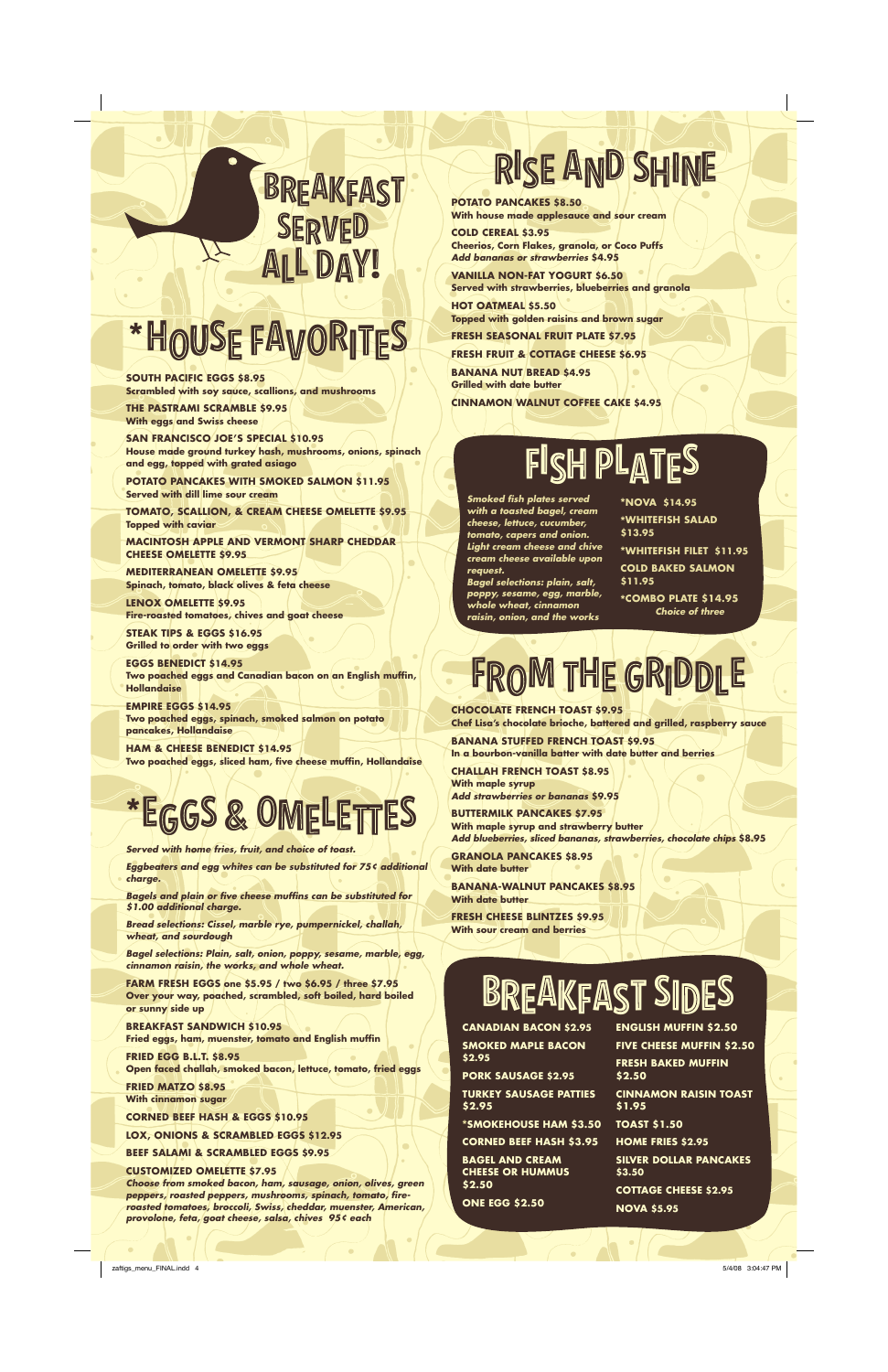**Dark Roast Coffee (bottomless) \$2.50 Pot of Tea (bottomless) \$2.50 Hot C h o colate \$2.50 E s presso \$4.00 c app uccino \$4.50** PARK ROA **caffé latte \$4.50**



### BEER & WINE

**I m porte d \$5.95 Amstel, Heineken, Newcastle**

**Domesti c \$5.50 Miller Light, Harpoon I PA, Sam Adams, Sam Adams Light, Harpoon Seasonal, Sharps (non-alcoholic)**

**White Wine \$5.95 glass / \$23 bottle Riesling, Chardonnay, Sauvignon Blanc, Pinot Grigio**

**Red Wine \$5.95 glass / \$23 bottle Cabernet Sauvignon, Merlot, Pinot Noir**

**Premium Wine \$7.95 glass / \$29 bottle Sauvignon Blanc, Villa Maria, New Zealand**

**Chardonnay, Kendall Jackson Vintner's Reserve, C A Merlot, Blackstone, C A Cabernet Sauvignon, Chateau St. Michelle, WA**

**Mimosa \$5.95 Champagne Split \$5.50**

**Zake Mary \$5.95**

**Tomato juice, sake and spices Zake dri ver \$5.95 Sake and fresh O.J.**

**FRESH S QUEE Z ED O.J. \$2.25 / \$3.25 FRESH S QUEE Z ED GRA PEFRUIT JUI CE** 

**\$2.25 / \$3.25 Lemonade (bottomless) \$2.95**

**Fruit Jui ces \$1.95 / \$2.95 V-8, apple, cranberry, pineapple** 

**Ic e d Coffee \$2.50 Ic e d Tea \$2.50**

**Milk \$1.95 Skim, plain, coffee, or chocolate** 

**Dr. Bro wn's \$1.95 Cream soda, black cherry, cel-ray, root beer, diet black cherry, diet cream soda**

**Soda (bottomless) \$2.50 Pepsi, Diet Pepsi, Ginger Ale, Sierra Mist, Slice** 

**Root Beer Float \$3.95 Egg Cream \$2.50 Chocolate or vanilla**

### HOT BEVERAGES

### ALL DAY SIDES

**Hummus \$2.75 Side Salad \$2.50 Mashed Potatoes \$2.75 French Fries \$3.50 Home Fries \$2.95 Bake d Potato \$2.95**  $\blacksquare$  COLD PICKLED SAUERKRAUT **\$2.50 Seasonal Vegetable \$2.75 Mixed Pickle Plate \$2.95 Half Sour Pi ckles \$1.95**

**Full Sour Pi ckles \$1.95 Sour Tomatoes \$1.95 Cottage C heese \$2.95 One Potato Pan cake \$2.95 One Broccoli & C h eddar Knis h \$2.50 One Potato Knis h \$2.50 One Meat Knis h \$2.50 R i ce Pilaf \$2.95 House ma de Stuffing \$2.75 One Mat zo Ball .75¢**

### COLD BEVERAGES